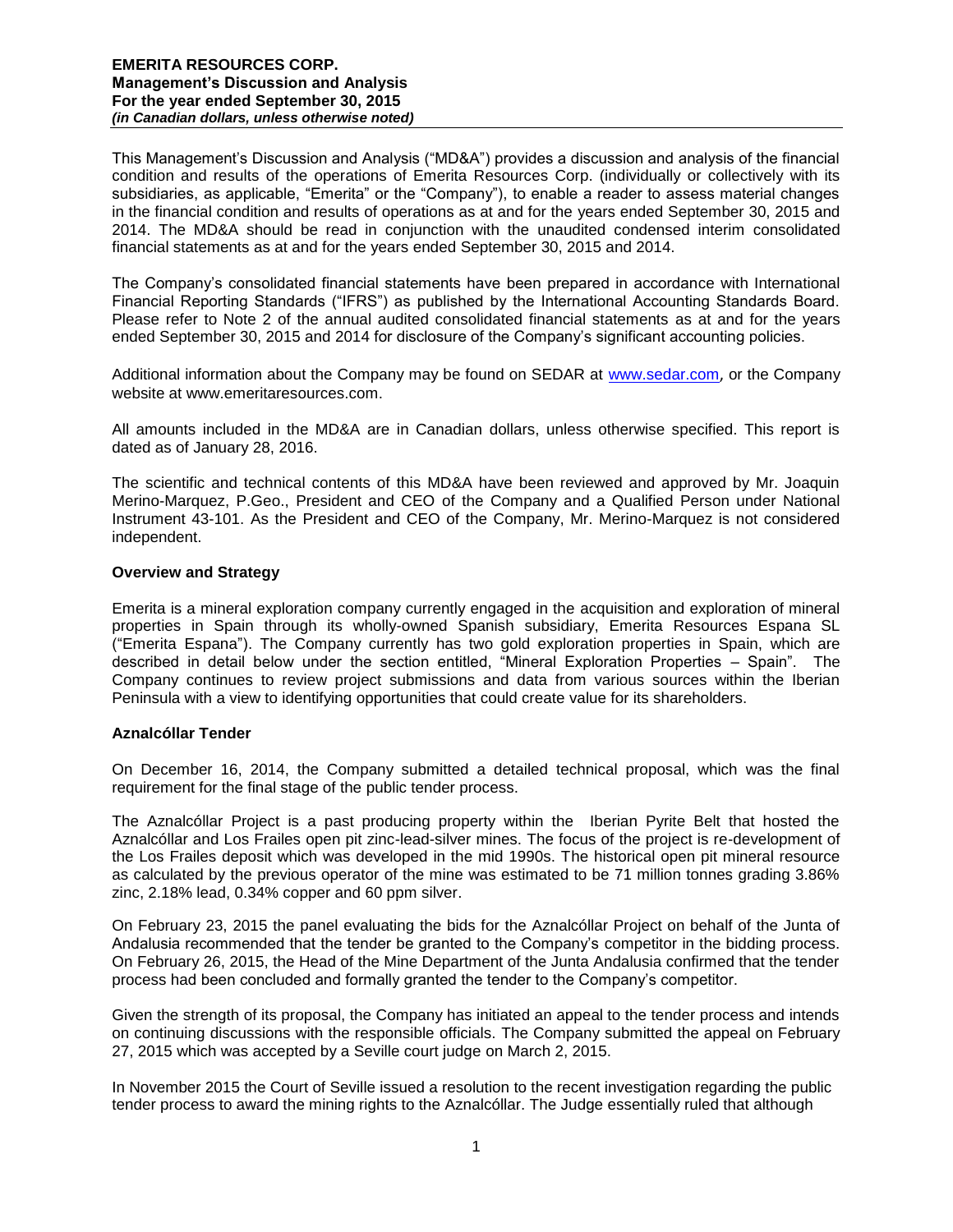there is not sufficient evidence to prove beyond a doubt the existence of a criminal act, the evidence clearly demonstrates the existence of numerous administrative irregularities that must be resolved by the administrative courts to ensure that the Aznalcóllar project is awarded to the rightful bidder as per wellestablished public tender legislation.

Further to this ruling, Emerita is continuing the legal process in the administrative court against the Aznalcóllar granting resolution as recommended by the Judge. The Company is confident that appealing the Court of Seville's ruling while at the same time filing a claim in the administrative courts is the most effective way to ensure that its rights to a fair and legal process in the granting of the Aznalcollar project are ultimately adhered to. The timing of the legal process cannot be determined at this time and whether or not this process will result in the Company ultimately winning the rights to Aznacollar remains uncertain.

# **Mineral Exploration Properties – Spain**

The Company has interests in two gold exploration properties. The two properties are Las Morras located in the Extremadura region, Spain, and the other is Sierra Alta located in the Asturias region in northwestern Spain. Each of the properties is comprised of exploration permits that were issued by the Extremadura regulatory authorities and the Asturian regulatory authorities respectively.

# *Las Morras Property – Description*

The original permit for Las Morras Property was comprised of 230 claims, totaling approximately 7,000 hectares. The permit for Las Morras was granted on 2012 and expired on April 17, 2015 but was renewable for an additional three year term. The Company applied for an additional two year term and received approval of the renewal for a period of two years on August 20, 2015. This Property is located in the eastern part of the Badajoz province of Spain. In 2013, the Company applied for five additional permits around the Las Morras Project area in the Extremadura Region. Between November 2014 and January 2015, the Company received the notice from the Extremadura Region authorities that these five additional permits had been granted. The additional permits covered areas of Matillas, La Machuela, El Alandre, Matajarda and Garbayuela. As a result of difficult financing conditions, the Company decided to cancel these permits on March 12, 2015.

# *Las Morras Property – Exploration*

The company carried out a geochemical exploration campaign in November and December 2014, consisting of 731 meters of trenching and a total of 95 samples.

The goal of this program was to attempt to better understand the relationship between phases of quartz veining and gold, and to test geophysical anomalies. Quartz veining of at least two phases can be seen in these trenches. An early phase of veining trending in a W-E direction, along foliation, could be the first phase of veining. It presents many boudins and is well foliated (augened). The other main trend, that is likely younger, but maybe not the youngest phase of quartz veining is trending to a NE-SW direction (070). These veins can be quite large, but remain weakly deformed compared to the early W-E phase.

Both of these phases have well foliated conjugate sets of minor veinlets. There appears to also be a very late set of fracture filling veins that trend in all directions, crossing lithologies with knife edge contacts. These major sets of veins were opened by trenching over a 20m width and 34m long, in a large zone of carbonate alteration with Fe, so intense to make rocks soft as soap. All phases and sets were sampled. The results showed weak gold anomalies that correlated very well with moderate arsenic anomalies.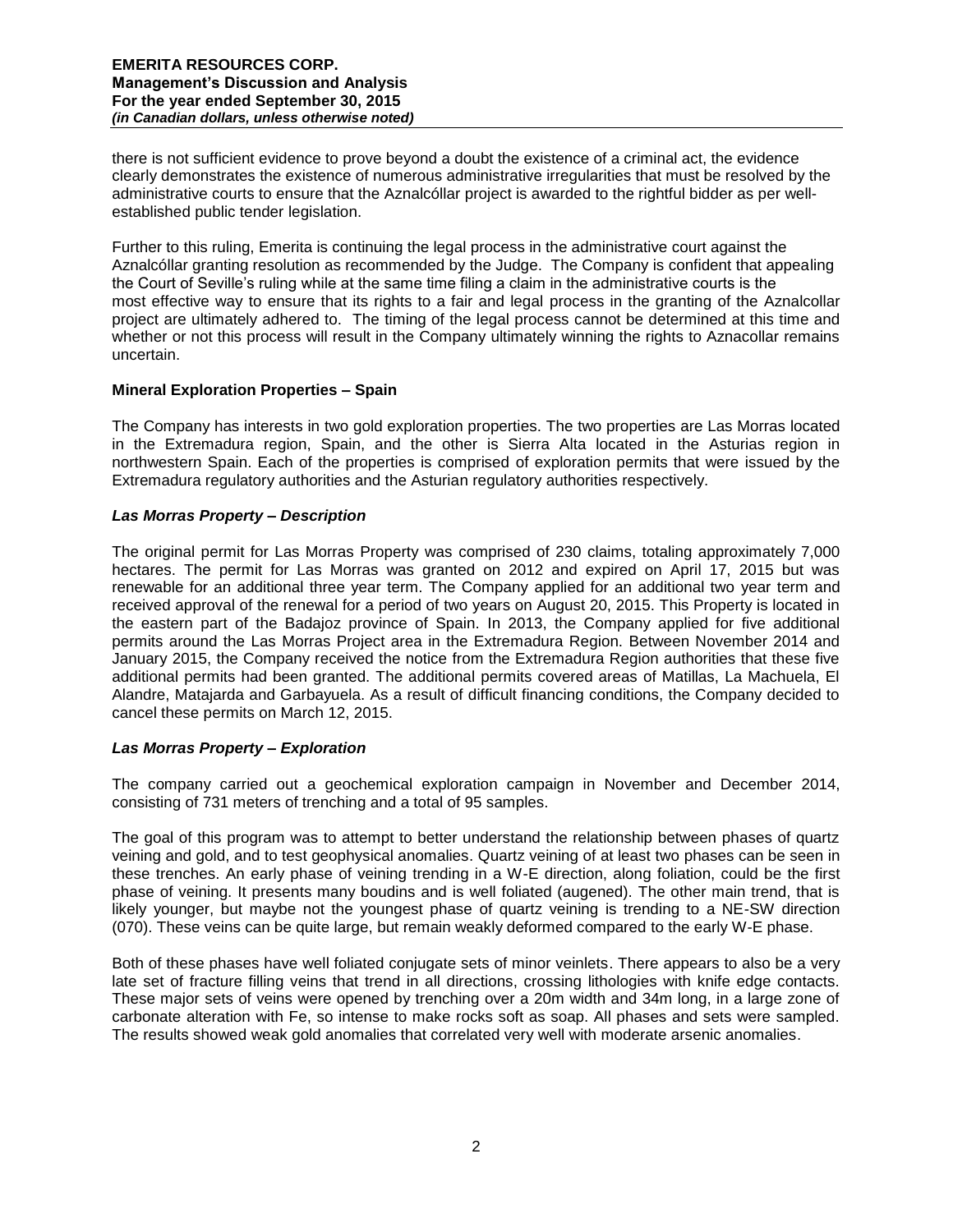# *Las Morras Property – Outlook*

Conditional on financing, the Company will do a moderate exploration program on its 100% owned Las Morras property. As a result of the previous geochemical and geophysical exploration campaigns, two areas have been prioritized in the Las Morras property, the Central zone, which contains two target areas, and the Northwestern zone, which contains one target area.

## *Peña Encina Property – Description and Outlook*

The Peña Encina Property is comprised of one exploration permit that expired on April 18, 2015. The Company did not apply for a renewal of this property and for this reason has written down the full value of the property as at March 31, 2015.

#### *Sierra Alta Property – Description and Outlook*

The Sierra Alta property is comprised of one exploration permit which consists of 90 mining claims comprising 2,700 hectares in the Asturias region in northwestern Spain. The Company applied for the permit on November, 18 2013 and received notice that the property has been granted on July, 8 2015 through the publication of the granting in the regional gazette. From that date, the concession is valid for a three year term and is renewable for equal and successive periods of three years. The permit will expire on July 2018.

#### **Liquidity and Capital Resources**

As at September 30, 2015, the Company had working capital deficit of \$979,541 (September 30, 2014 – working capital of \$853,085), which included a cash balance of \$50,477 (September 30, 2014 - \$1,024,697), amounts receivable of \$102,012 (September 30, 2014 - \$62,951), and prepaid expenses and advances of \$5,599 (September 30, 2014 - \$107,624), offset by accounts payable and accrued liabilities of \$1,137,629 (September 30, 2014 - \$342,187).

On April 27, 2015, the Company completed a non-brokered private placement financing by issuing 11,000,000 common shares at a price of \$0.05 per common share for gross proceeds of \$550,000.

On December 24, 2015 the Company closed its previously announced non-brokered private placement financing comprising of 4,250,000 units (the "Units") at a purchase price of \$0.05 per Unit for gross proceeds of \$212,500. The primary use of proceeds was to pay overdue current liabilities and further reduce the Company's working capital deficit.

#### **Results of Operations**

During the year ended September 30, 2015, the Company recorded a loss of \$2,386,390, or \$0.04 per share, compared with a loss of \$1,730,024, or \$0.05 per share, during the year ended September 30, 2014.

Expenses incurred during the year ended September 30, 2015 included \$611,965 in consulting and management fees; \$65,312 in shareholders communications and filing fees; \$59,211 in travel expense, largely related to travel to the Company's properties in Spain; \$78,808 in office expenses for office administration services; and \$26,186 in professional fees related to the preparation and audit of the Company's financial statements. During the year ended September 30, 2015, project evaluation expenses of \$1,401,824 were incurred relating to the evaluation of possible mineral properties within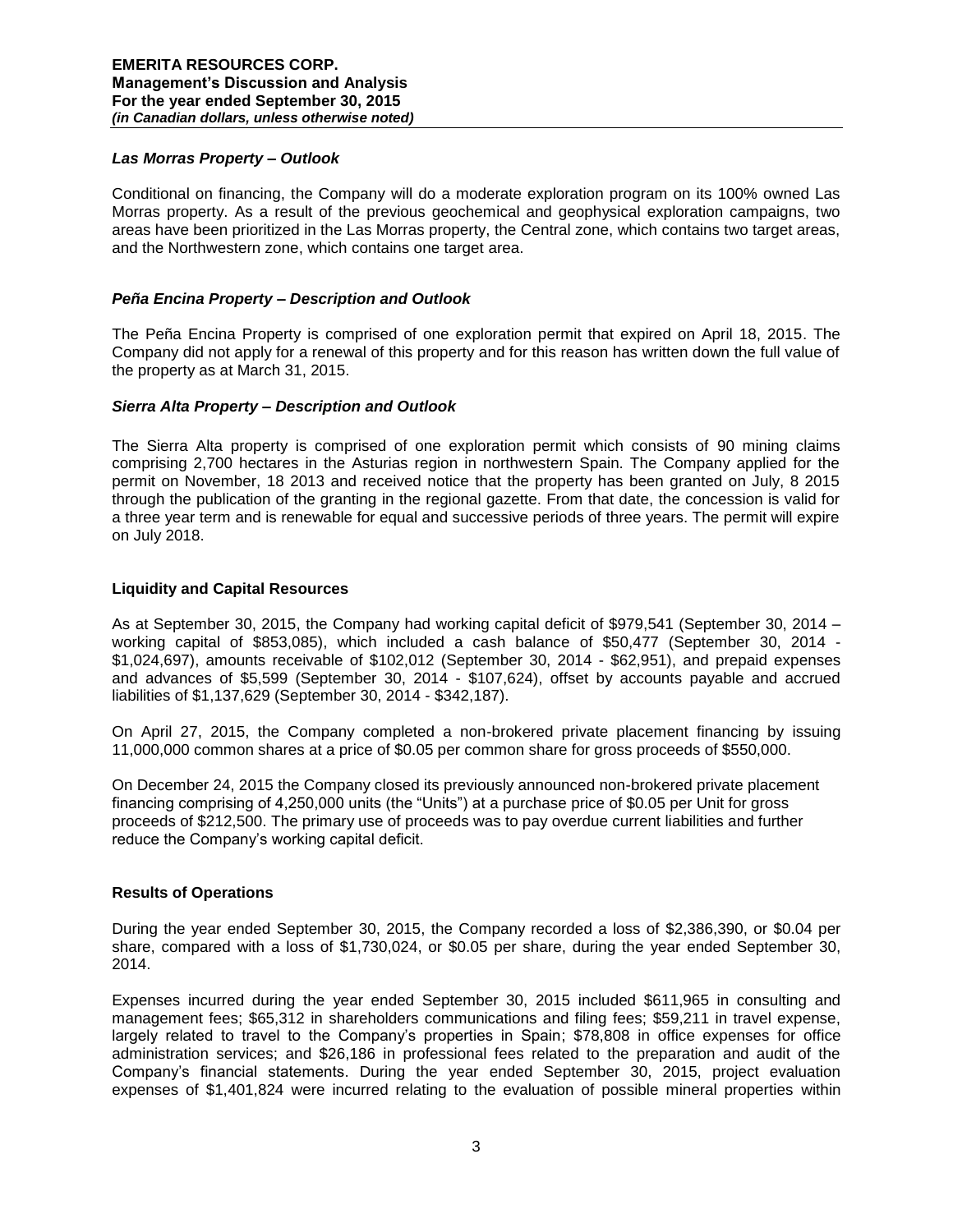Spain. These project evaluation expenses primarily included fees for numerous professionals who were involved in the preparation of the Aznalcóllar tender document submitted to the Government of Andalucia.

Expenses incurred during the year ended September 30, 2014 included \$709,634 in consulting and management fees; \$123,004 in shareholders communications and filing fees; \$3,000 in share-based payment expenses; \$72,882 in travel expense, largely related to travel to the Company's properties in Spain; \$106,140 in office expenses for office administration services; \$43,725 in professional fees related to the preparation and audit of the Company's financial statements; and project evaluation expenses of \$647,369 relating to the evaluation of mineral properties in Spain.

## **Cash flows**

## *Year ended September 30, 2015*

During the year ended September 30, 2015, the Company used cash of \$1,289,566 on operating activities. Cash used in operating activities consisted primarily of new project evaluation expenses incurred on the Company's properties in Spain, and corporate general and administrative expenses.

During the year ended September 30, 2015, investing activities used \$126,899 which related to office equipment and general overhead for exploration and evaluation expenditures on the Company's properties in Spain including new project evaluation.

During the year ended September 30, 2015, financing activities generated \$444,870 from the proceeds from private placement.

On December 24, 2015 the Company closed its previously announced non-brokered private placement financing comprising of 4,250,000 units (the "Units") at a purchase price of \$0.05 per Unit for gross proceeds of \$212,500.

#### *Year ended September 30, 2014*

During the year ended September 30, 2014, the Company used cash of \$1,525,300 on operating activities. Cash used in operating activities consisted mainly of new project evaluation expenses incurred on the Company's properties in Spain, and corporate general and administrative expenses.

During the year ended September 30, 2014, investing activities used \$349,812 which related to office equipment and general overhead for exploration and evaluation expenditures on the Company's properties in Spain.

During the year ended September 30, 2014, financing activities generated \$1,219,791 from the proceeds from private placement.

#### **Off-Balance Sheet Items**

As at September 30, 2015, the Company did not have any off-balance sheet items.

# **Select Annual Information**

Select annual financial information for the years ended September 30, 2015, 2014 and 2013 is presented in the table below: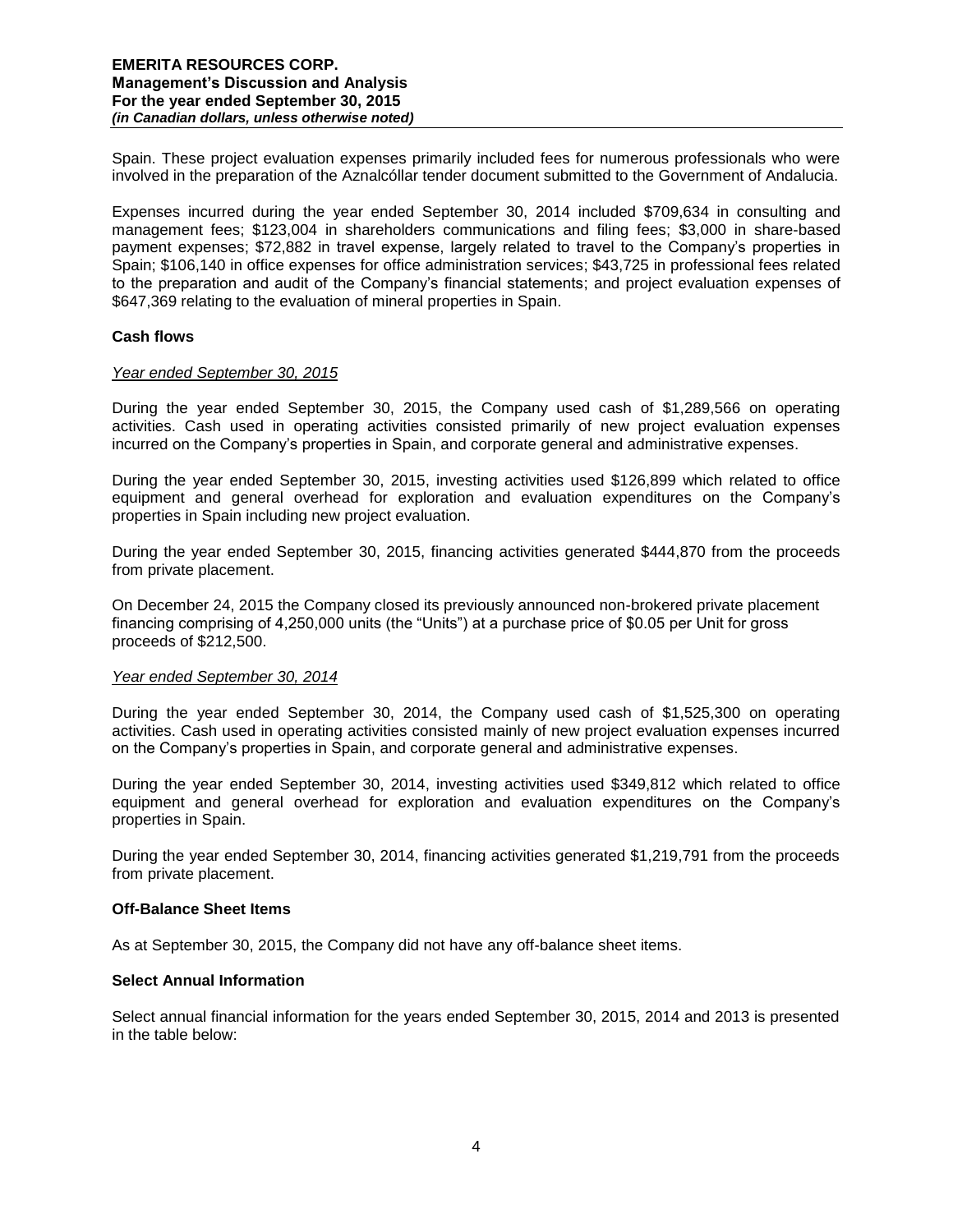# **EMERITA RESOURCES CORP.**

# **Management's Discussion and Analysis For the year ended September 30, 2015**

*(in Canadian dollars, unless otherwise noted)*

|                                   | 2015        | 2014        | 2013        |
|-----------------------------------|-------------|-------------|-------------|
| Revenues                          |             |             |             |
| Loss and comprehensive loss       | (2,273,704) | (1,730,024) | (2,033,058) |
| Loss per share, basic and diluted | (0.04)      | (0.05)      | (0.07)      |
| Total assets                      | \$1,196,621 | \$2,238,699 | \$2,569,034 |
| Long-term liabilities             |             |             |             |

## **Select Quarterly Information**

Select quarterly financial information for the most recent eight quarters is presented in the table below:

|                    |             | <b>Operating</b> |             |                |                     |
|--------------------|-------------|------------------|-------------|----------------|---------------------|
| Period             | Revenue (1) | costs            | Loss        | Loss per share | <b>Total assets</b> |
|                    |             | S                |             |                |                     |
| Q4- September 2015 | ۰           | 202,450          | (207, 692)  | (0.00)         | 1,196,621           |
| Q3- June 2015      |             | 242,156          | (255, 413)  | (0.00)         | 1,225,957           |
| Q2- March 2015     |             | 747,782          | (750, 548)  | (0.02)         | 979,263             |
| Q1- December 2014  |             | 1,058,198        | (1,060,051) | (0.02)         | 1,640,243           |
| Q4- September 2014 |             | 487,450          | (584, 808)  | (0.01)         | 2,238,699           |
| Q3- June 2014      |             | 358,511          | (356,495)   | (0.01)         | 1,468,103           |
| Q2- March 2014     | ۰           | 464,863          | (471,516)   | (0.01)         | 1,794,826           |
| Q1- December 2013  |             | 394.930          | (317,205)   | (0.01)         | 2,258,845           |

Explanatory Notes:

1) The Company has no sales revenues.

# **Outstanding Share Data**

As at January 28, the Company had 63,337,829 common shares, 15,250,000 warrants and 560,000 stock options outstanding. 3,000,000 stock options expired on January 10, 2016.

# **Financial Instruments**

Financial instruments recorded at fair value on the statement of financial position are classified using a fair value hierarchy that reflects the significance of the inputs used in making the measurements. The fair value hierarchy has the following levels:

- a) Level 1 Unadjusted quoted prices in active markets for identical assets or liabilities;
- b) Level 2 Inputs other than quoted prices that are observable for assets or liabilities, either directly or indirectly; and
- c) Level 3 Inputs for assets and liabilities that are not based on observable market data.

The fair value hierarchy requires the use of observable market inputs whenever such inputs exist. A financial instrument is classified to the lowest level of the hierarchy for which a significant input has been considered in measuring fair value.

The Company's financial instruments include cash, and accounts payable and accrued liabilities. The carrying values of these financial instruments reported in the statement of financial position approximate their respective fair values due to the relatively short-term nature of these instruments.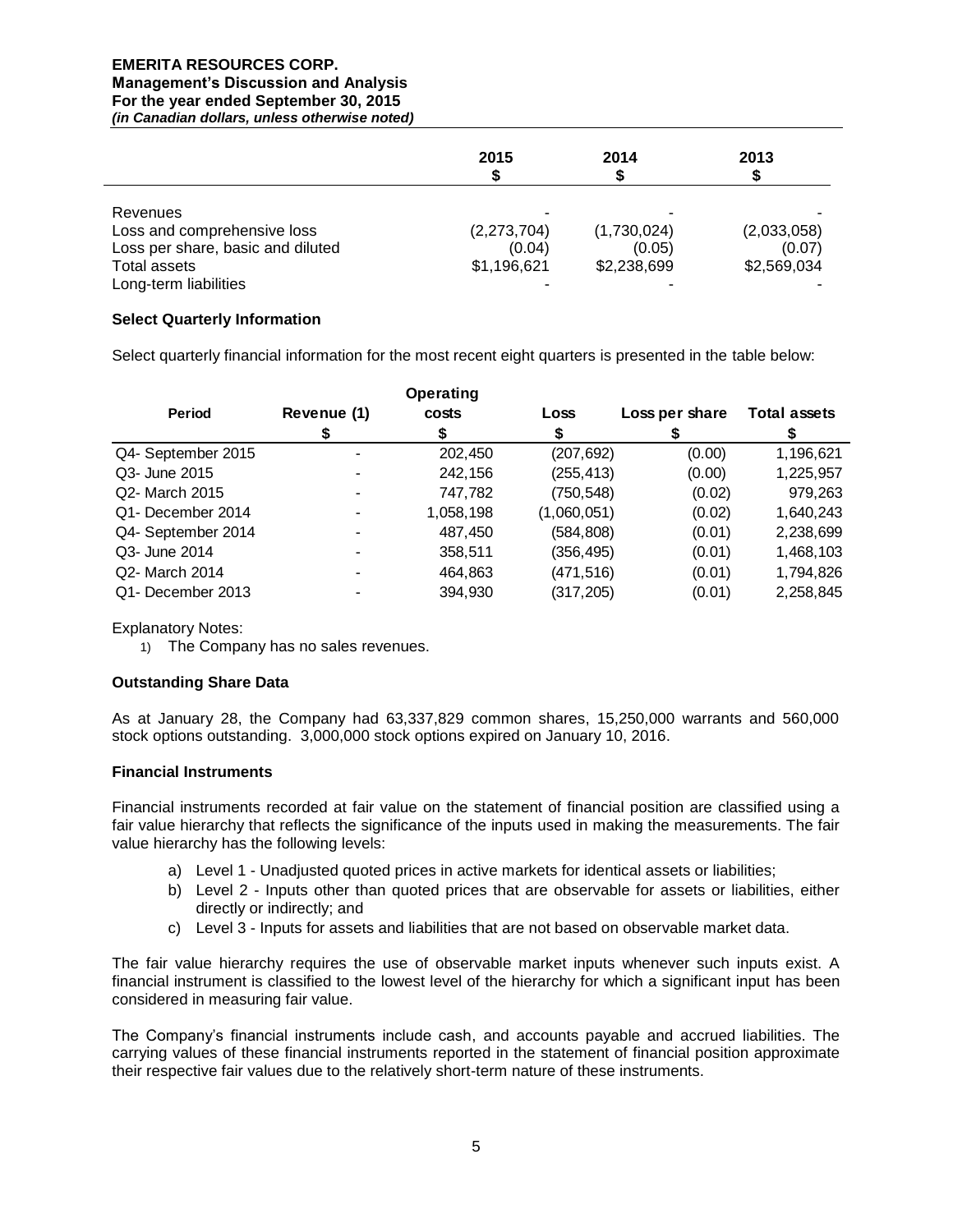As at September 30, 2015 and 2014, the Company had no instruments to classify in the fair value hierarchy.

The Company's risk exposures and the impact on the Company's financial instruments are summarized below:

## (a) *Credit risk*

Counterparty credit risk is the risk that the financial benefits of contracts with a specific counterparty will be lost if a counterparty defaults on its obligations under the contract. This includes any cash amounts owed to the Company by those counterparties, less any amounts owed to the counterparty by the Company where a legal right of set-off exists and also includes the fair values of contracts with individual counterparties which are recorded in the financial statements.

#### a.*Trade credit risk*

The Company is not exposed to significant trade credit risk.

#### b.*Cash*

In order to manage credit and liquidity risk the Company's policy is to invest only in highly rated investment grade instruments that have maturities of three months or less. Limits are also established based on the type of investment, the counterparty and the credit rating.

(b) *Currency risk* 

Currency risk is the risk that the fair value of, or future cash flows from, the Company's financial instruments will fluctuate because of changes in foreign exchange rates. The Company's foreign currency risk arises primarily with respect to the Euro from its property interests in Spain and US dollars from operations. Fluctuations in the exchange rates between these currencies and the Canadian dollar could have a material effect on the Company's business, financial condition and results of operations. The Company does not engage in any hedging activity to mitigate this risk.

As at September 30, 2015 and 2014, the Company had the following financial instruments and denominated in foreign currency (expressed in Canadian dollars):

#### **September 30, 2015**

|                                          |   | Euro            | US dollars |
|------------------------------------------|---|-----------------|------------|
| Cash                                     |   | 38.391          | 5.352      |
| Accounts payable and accrued liabilities |   | (465,855)       | (12,212)   |
|                                          | S | $(427, 464)$ \$ | (6,860)    |

#### **September 30, 2014**

|                                          |   | Euro      | US dollars |
|------------------------------------------|---|-----------|------------|
| Cash                                     |   | 968.985   | 2.065      |
| Accounts payable and accrued liabilities |   | (117.712) | (19,600)   |
|                                          | S | 851.273   | (17.535)   |

A 1% strengthening (weakening) of the Canadian dollar against the Euro and US dollars would decrease (increase) net loss by approximately \$4,000 and \$690 (September 30, 2014 - \$9,000 and \$170) respectively.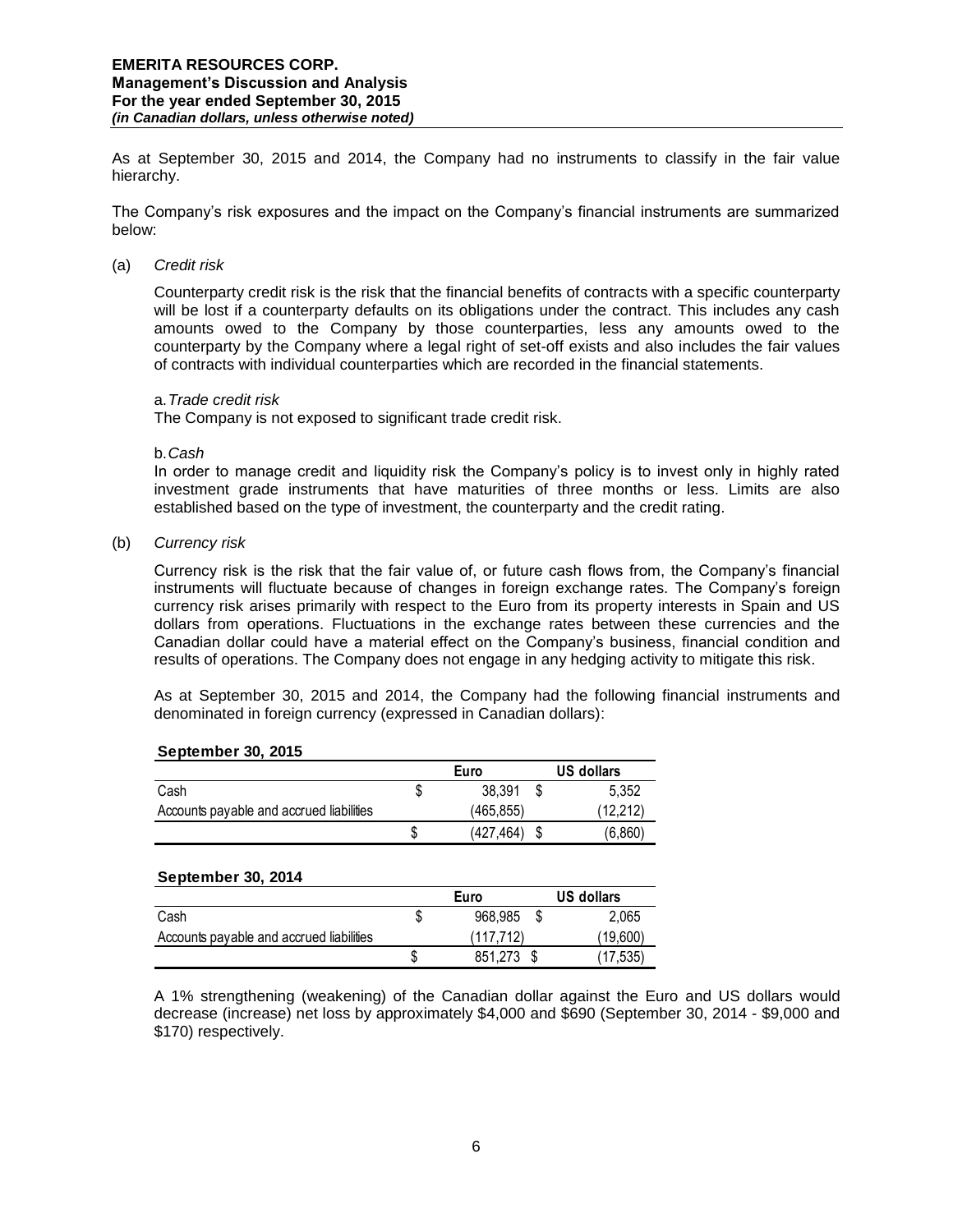# *(c) Liquidity risk*

Liquidity risk is the risk that an entity will encounter difficulty in meeting obligations associated with financial liabilities. The Company's approach to managing liquidity risk is to ensure that it will have sufficient liquidity to meet liabilities when due. At September 30, 2015, the Company had a cash balance of \$50,477 (September 30, 2014 - \$1,024,697) to settle current liabilities of \$1,137,629 (September 30, 2014 - \$342,187).

## *(d) Commodity / Equity price risk*

The Company is exposed to price risk with respect to commodity and equity prices. Equity price risk is defined as the potential adverse impact on the Company's earnings due to movements in individual equity prices or general movements in the level of the stock market. Commodity price risk is defined as the potential adverse impact on earnings and economic value due to commodity price movements and volatilities. The Company closely monitors commodity prices, as it relates to gold, individual equity movements and the stock market to determine the appropriate course of action to be taken by the Company. Commodity price risk is remote as the Company is not a producing entity.

## *Changes in* **Accounting** *Policies*

The Company has adopted the following new standards, along with any consequential amendments, effective October 1, 2014. Changes were made in accordance with the applicable transitional provisions.

IAS 32 – Financial Instruments: Presentation ("IAS 32") was amended by the IASB in December 2011 to clarify certain aspects of the requirements on offsetting. The amendments focus on the criterion that an entity currently has a legally enforceable right to set off the recognized amounts and the criterion that an entity intends either to settle on a net basis, or to realize the asset and settle the liability simultaneously. The adoption of this standard did not result in any changes to the Company's consolidated financial statements.

IAS 36 – Impairments of Assets ("IAS 36") was amended by the IASB in May 2013 to clarify the requirements to disclose the recoverable amounts of impaired assets and require additional disclosures about the measurement of impaired assets when the recoverable amount is based on fair value less costs of disposal, including the discount rate when a present value technique is used to measure the recoverable amount. The adoption of this standard did not result in any changes to the Company's consolidated financial statements.

# **Critical Accounting Policies**

The Company's significant accounting policies are described in Note 2 to the audited consolidated financial statements for the year ended September 30, 2015. The preparation of statements in conformity with IFRS requires management to make estimates and assumptions that affect the reported amounts of assets and liabilities at the date of the financial statements and reported amounts of expenses during the reporting period. Actual outcomes could differ from these estimates. The following is a list of the accounting policies that management believes are critical, due to the degree of uncertainty regarding the estimates and assumptions involved and the magnitude of the asset, liability or expense being reported:

- Foreign currencies
- Exploration and evaluation properties
- Income tax accounts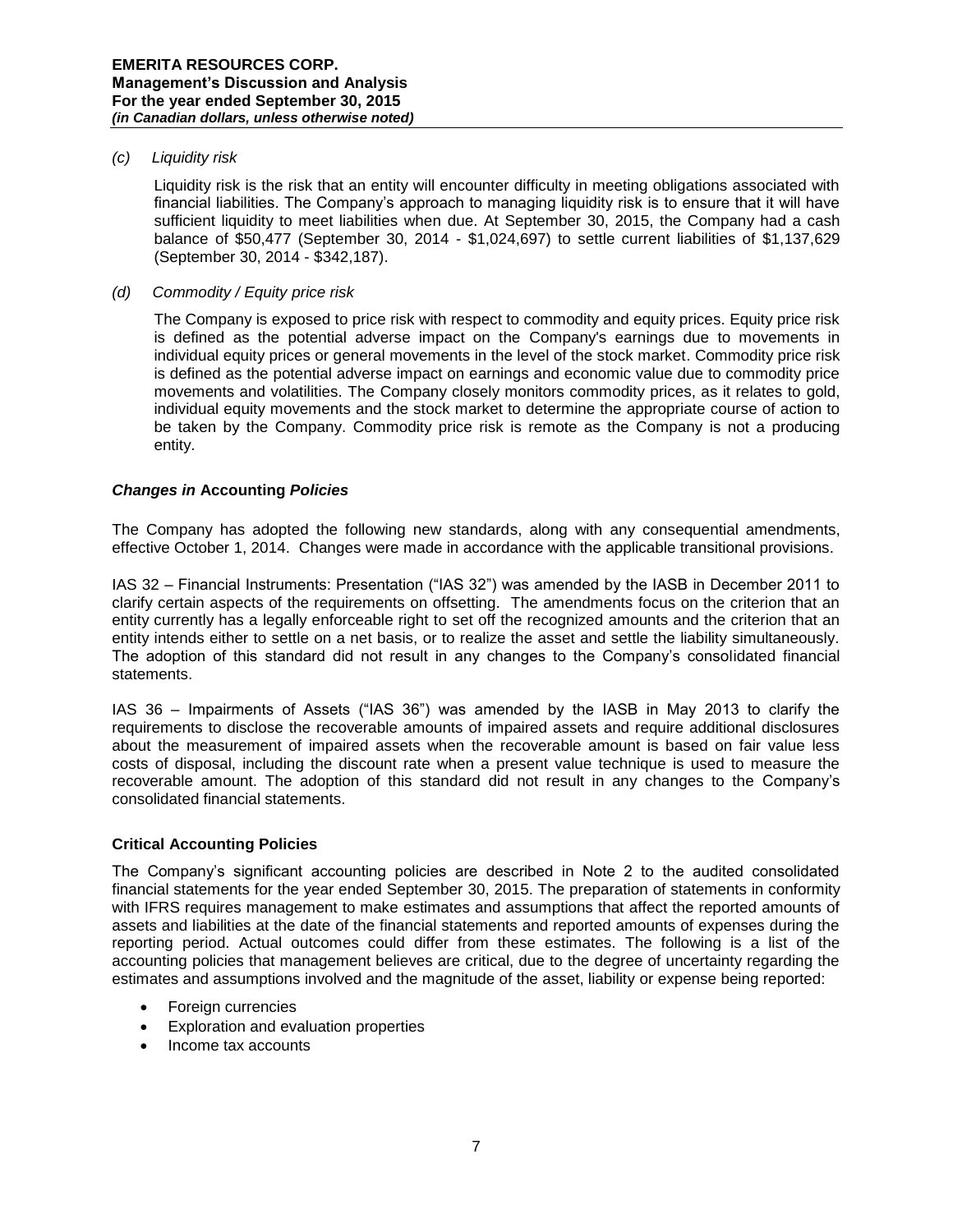## *Foreign currencies*

The presentation and functional currency of the Company is the Canadian dollar.

Transactions in currencies other than the functional currency are recorded at the rates of exchange prevailing on the dates of the transactions. At each financial position reporting date, monetary assets and liabilities that are denominated in foreign currencies are translated at the rates prevailing at the date of the statement of financial position. Exchange differences are recognized in operations in the period in which they arise.

The Company makes expenditures and incurs costs in Euros ("EUR") and United States Dollars ("US\$"). At September 30, 2015, one Canadian dollar was worth US\$0.7493 (September 30, 2014– US\$0.8929) and EUR 0.6689 (September 30, 2014 – EUR 0.7066). During the year ended September 30, 2015, the average value of one Canadian dollar was US\$0.8137 (September 30, 2014 – US\$0.9231) and EUR 0.7103 (September 30, 2014 – EUR 0.6804).

## *Exploration and evaluation properties*

|                                          |                 | Las Morras Peña Encina |           |
|------------------------------------------|-----------------|------------------------|-----------|
|                                          | <b>Property</b> | <b>Property</b>        | Total     |
|                                          |                 |                        | \$        |
| Balance, September 30, 2014              | 867,841         | 111,066                | 978,907   |
| Cost incurred during the year:           |                 |                        |           |
| Land management fees, taxes and permits  | 27,514          |                        | 27,514    |
| Labour, contract geologists, prospectors | 34,197          |                        | 34,197    |
| Field expenses                           | 15,532          |                        | 15,532    |
| Sample analysis                          | 4,295           |                        | 4,295     |
| <b>Technical reports</b>                 | 8.750           |                        | 8.750     |
| Travel, meals and accommodations         | 7,905           |                        | 7,905     |
| Vehicle and fuel                         | 567             |                        | 567       |
| Overhead - Project office Sevilla        | 25,233          |                        | 25,233    |
| Write off                                |                 | (111,066)              | (111,066) |
| Balance, September 30, 2015              | 991,834         |                        | 991,834   |

Once a license to explore an area has been secured, expenditures on exploration and evaluation activities are capitalized to exploration and evaluation properties and classified as a component of property, plant and equipment.

Exploration expenditures relate to the initial search for deposits with economic potential and to detailed assessments of deposits or other projects that have been identified as having economic potential.

Management reviews the carrying value of capitalized exploration and evaluation costs at least annually. The review is based on the Company's intentions for the development of the undeveloped property. Subsequent recovery of the resulting carrying value depends on successful development or sale of the undeveloped project. If a project does not prove viable, all irrecoverable costs associated with the project net of any impairment provisions are written off to operations.

The recoverability of amounts shown for exploration and evaluation properties is dependent upon the discovery of economically recoverable reserves, the ability of the Company to obtain financing to complete development of the properties, and on future production or proceeds of disposition.

Costs recovered in excess of the carrying amount are recognized in operations.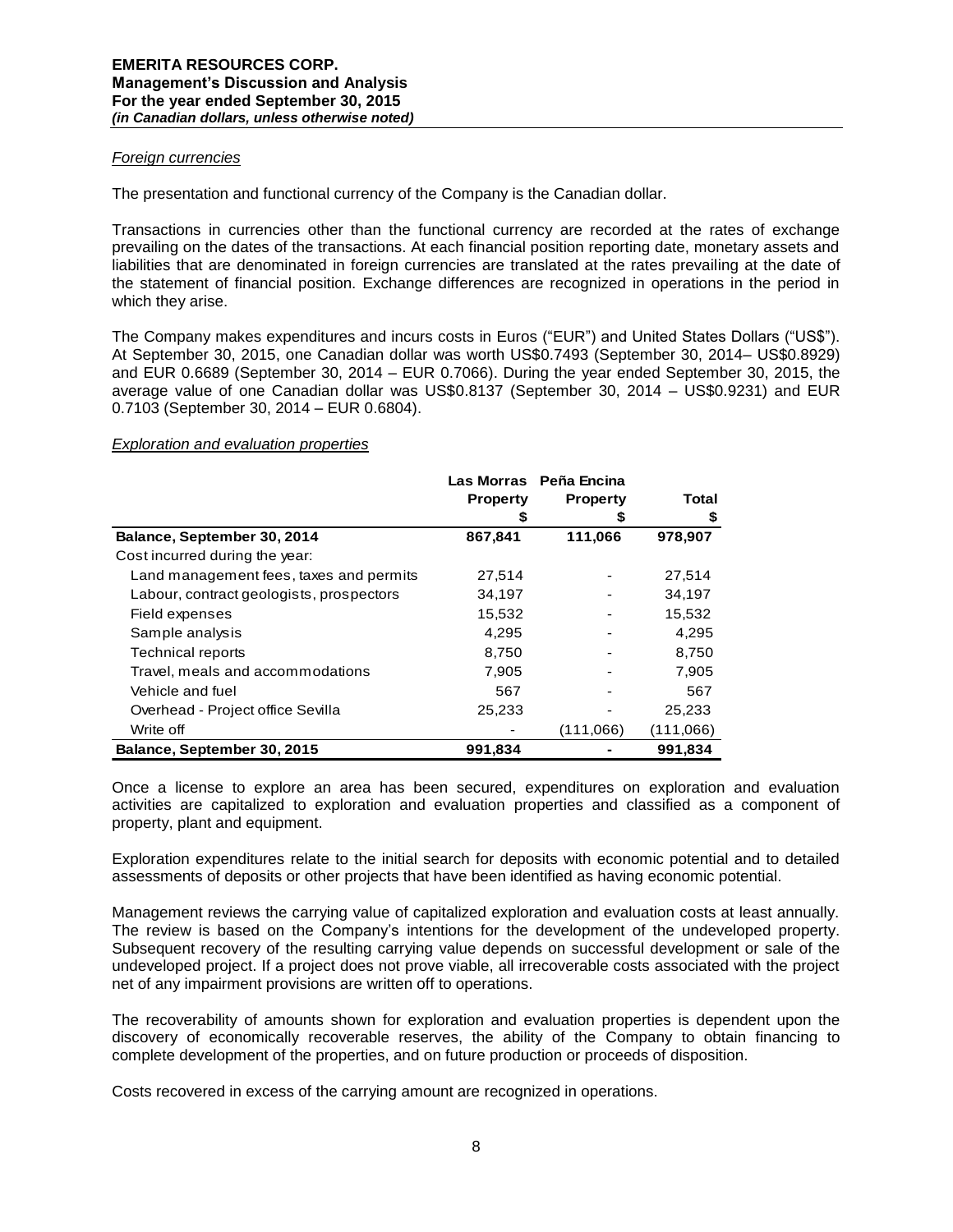At September 30, 2015, the Company had exploration and evaluation properties on the statement of financial position of \$991,834 (September 30, 2014 - \$978,907).

# **Commitments and Contingencies**

The Company's exploration activities are subject to various laws and regulations governing the protection of the environment. These laws and regulations are continually changing and generally becoming more restrictive. The Company believes its operations are materially in compliance with all applicable laws and regulations. The Company expects to make expenditures to comply with such laws and regulations. The Company is party to certain management contracts. These contracts contain minimum commitments of approximately \$300,000 (2014 - \$300,000) and additional contingent payments of up to approximately \$1,185,000 (2014 - \$1,120,000) upon the occurrence of a change of control. As a triggering event has not taken place, the contingent payments have not been reflected in these consolidated financial statements.

## **Transactions with related parties**

The Company shares office space with other companies who may have common officers or directors. The costs associated with this space are administered by an unrelated company.

As at September 30, 2015, an amount of \$184,477, included in accounts payable, were owed to directors and officers of the Company (September 30, 2014 - \$39,600). The amounts outstanding on fees are unsecured, non-interest bearing, with no fixed terms of repayment.

## *Compensation of key management personnel of the Company*

In accordance with IAS 24, key management personnel are those persons having authority and responsibility for planning, directing and controlling the activities of the Company directly or indirectly, including any directors (executive and non-executive) of the Company. During the nine months ended June 30, 2015 and 2014, the remuneration of directors and other members of key management personnel are as follows:

|                      | Year ended    |      |         |  |
|----------------------|---------------|------|---------|--|
|                      | September 30, |      |         |  |
|                      | 2015          |      | 2014    |  |
| Short-term benefits  | \$<br>371,323 | - \$ | 497,163 |  |
| Share-based payments | -             |      | -       |  |
|                      | 371,323       |      | 497,163 |  |

# **Risk Factors**

Mining exploration inherently contains a high degree of risk and uncertainty, which even a combination of careful evaluation, experience and knowledge may not eliminate. The following are certain factors relating to the business of the Company, which factors investors should carefully consider when making an investment decision concerning the Company shares. These risks and uncertainties are not the only ones facing the Company. Additional risks and uncertainties not presently known that the Company currently deems immaterial, may also impair the operations of the Company. If any such risks actually occur, the financial condition, liquidity and results of operations of the Company could be materially adversely affected and the ability of the Company to implement its growth plans could be adversely affected. An investment in the Company is speculative. An investment in the Company will be subject to certain material risks and investors should not invest in securities of the Company unless they can afford to lose their entire investment. The following is a description of certain risks and uncertainties that may affect the Company.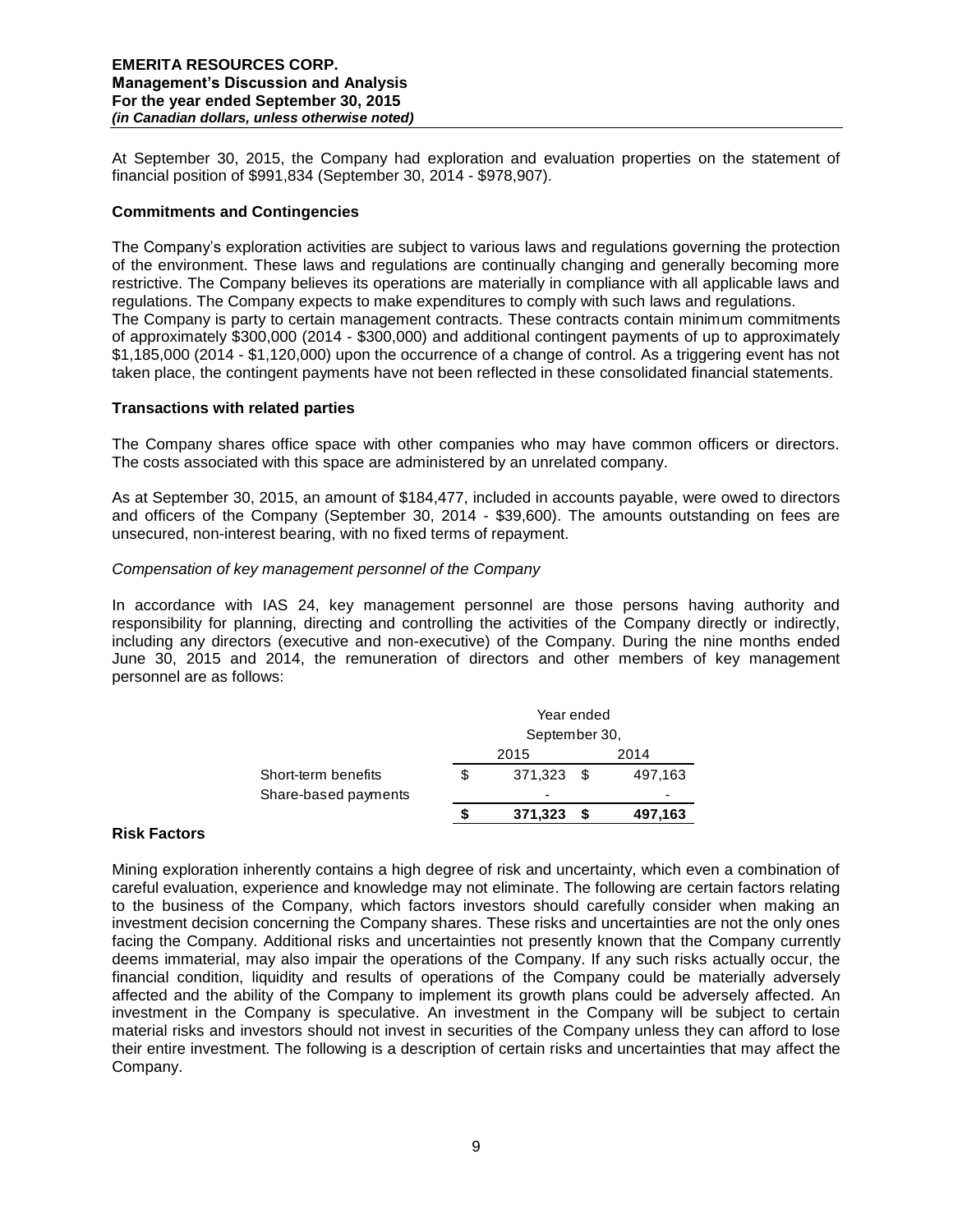# *Substantial Capital Requirements and Liquidity*

Substantial additional funds for the establishment of the Company's current and planned operations will be required. No assurances can be given that the Company will be able to raise the additional funding that may be required for such activities, should such funding not be fully generated from operations. Mineral prices, environmental rehabilitation or restitution, current financial conditions, revenues, taxes, capital expenditures, operating expenses and geological results are all factors which will have an impact on the amount of additional capital that may be required. To meet such funding requirements, the Company may be required to undertake additional equity financing, which would be dilutive to shareholders. Debt financing, if available, may also involve restrictions on financing and operating activities. There is no assurance that additional financing will be available on terms acceptable to the Company or at all. If the Company is unable to obtain additional financing as needed, it may be required to reduce the scope of its operations and pursue only those projects that can be funded through cash flows generated from its existing operations, if any.

## *Financing Risks and Dilution to Shareholders*

The Company will have limited financial resources, no operations and no revenues. Even if the Company's exploration program on one or more of the Properties is successful, additional funds will be required for the purposes of further exploration and development. There can be no assurance that the Company will be able to obtain adequate financing in the future or that such financing will be available on favourable terms or at all. It is likely such additional capital will be raised through the issuance of additional equity which would result in dilution to the Company's shareholders.

## *Limited Operating History*

The Company is a relatively new company with limited operating history. The Company only recently acquired its interest in the Properties and the Company has no history of business or mining operations, revenue generation or production history. The Company has yet to generate a profit from their activities. The Company will be subject to all of the business risks and uncertainties associated with any new business enterprise, including the risk that it will not achieve its growth objective. The Company anticipates that it may take several years to achieve positive cash flow from operations.

#### *No Mineral Resources or Mineral Reserves*

Resource exploration is a speculative business, characterized by a number of significant risks including, among other things, unprofitable efforts resulting not only from the failure to discover mineral deposits but also from finding mineral deposits that, though present, are insufficient in quantity and quality to return a profit from production. The marketability of minerals acquired or discovered by the Company may be affected by numerous factors which are beyond the control of the Company and which cannot be accurately predicted, such as market fluctuations, the proximity and capacity of milling facilities, mineral markets and processing equipment, and such other factors as government regulations, including regulations relating to royalties, allowable production, importing and exporting of minerals, and environmental protection, the combination of which factors may result in the Company not receiving an adequate return of investment capital.

The Properties are in the exploration stage only and, to date, no mineral resources or mineral reserves have been identified. Development of the Properties will follow only if favourable exploration results are obtained. The business of exploration for minerals and mining involves a high degree of risk. Few properties that are explored are ultimately developed into producing mines. There is no assurance that any mineral resources or mineral reserves will be identified or developed. The long-term profitability of the Company's operations will in part be directly related to the costs and success of its exploration programs, which may be affected by a number of factors.

Substantial expenditures are required to establish mineral resources and mineral reserves and to develop the mining and processing facilities and infrastructure at any site chosen for mining. Although substantial benefits may be derived from the discovery of a major mineralized deposit, no assurance can be given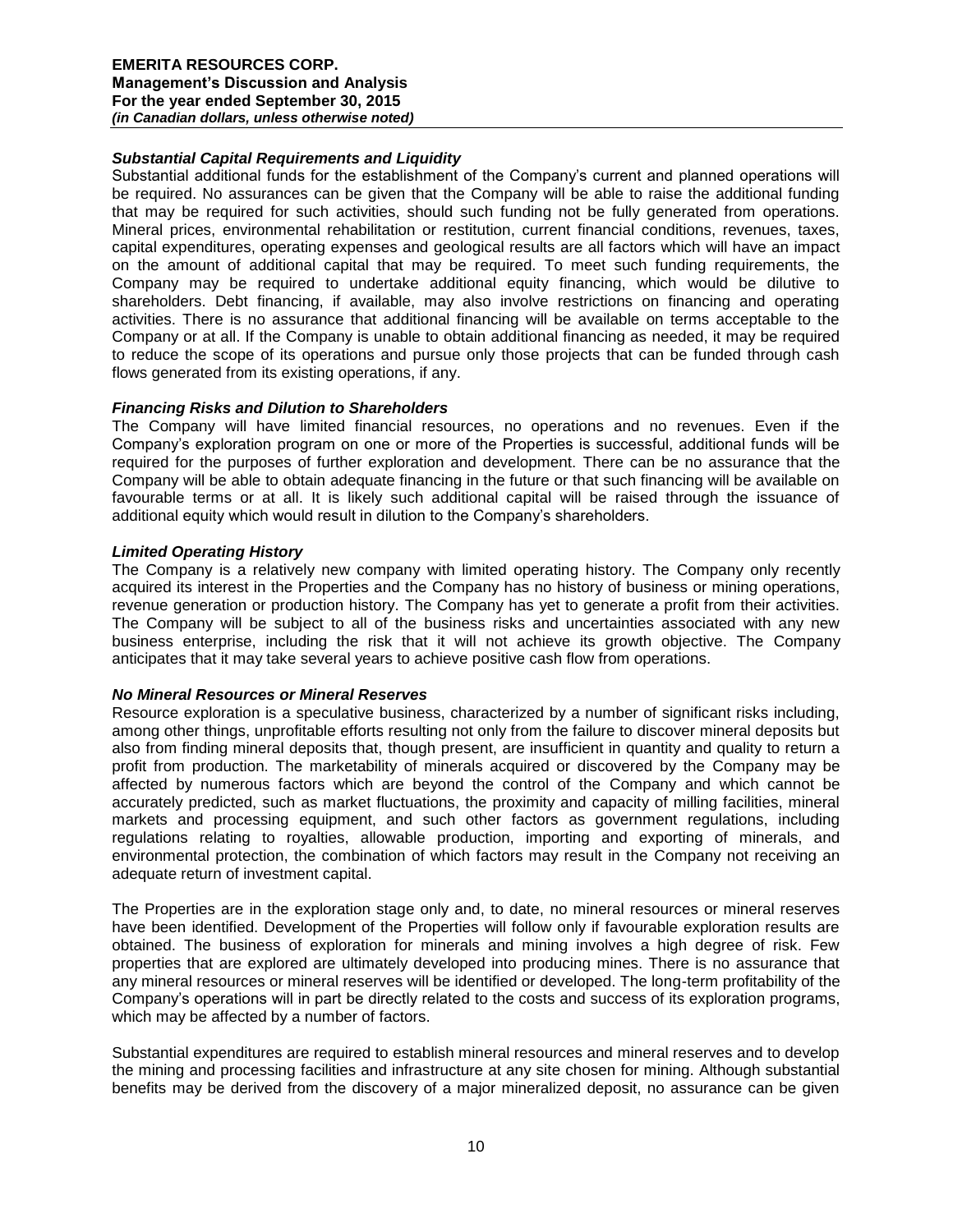that minerals will be discovered in sufficient quantities to justify commercial operations or that funds required for development can be obtained on a timely basis.

## *Fluctuating Mineral Prices*

The economics of mineral exploration are affected by many factors beyond the Company's control, including commodity prices, the cost of operations, variations in the grade of minerals explored and fluctuations in the market price of minerals. Depending on the price of minerals, the Company may determine that it is impractical to continue a mineral exploration operation.

Mineral prices are prone to fluctuations and the marketability of minerals is affected by government regulation relating to price, royalties, allowable production and the importing and exporting of minerals, the effect of which cannot be accurately predicted. There is no assurance that a profitable market will exist for the sale of any minerals that may be found on the Properties.

## *Regulatory, Permit and License Requirements*

The current or future operations of the Company require permits from various governmental authorities, and such operations are and will be governed by laws and regulations that may concern, among other things, exploration, development, production, taxes, labour standards, occupational health, waste disposal, toxic substances, land use, environmental protection, site safety and other matters. Companies engaged in the exploration and development of mineral properties generally experience increased costs and delays in development and other schedules as a result of the need to comply with applicable laws, regulations and permits. There can be no assurance that all permits which the Company may require for facilities and the conduct of exploration and development operations on the Properties will be obtainable on reasonable terms, or that such laws and regulations will not have an adverse effect on any exploration or development project which the Company might undertake.

Failure to comply with applicable laws, regulations and permitting requirements may result in enforcement actions, including orders issued by regulatory or judicial authorities causing operations to cease or be curtailed and may include corrective measures requiring capital expenditures, installation of additional equipment or remedial actions. Parties engaged in exploration and development operations may be required to compensate those suffering loss or damage by reason of the exploration and development activities and may have civil or criminal fines or penalties imposed upon them for violation of applicable laws or regulations. Amendments to current laws, regulations and permits governing operations and activities of mineral companies, or more stringent implementation thereof, could have a material adverse impact on the Company and cause increases in capital expenditures or exploration and development costs, or require abandonment or delays in the development of new or existing properties.

With respect to the Aznalcóllar tender appeal process there can be no certainty with respect to further developments of the appeal or the results of any recourse initiated by the applicable governmental entities in Spain with respect to the tender process. In addition, there can be no certainty with respect to the timing regarding any potential resolution of the tender review process, the ability of the Company to be successful with its appeal or the potential for the Company to be awarded the Aznalcóllar project.

# *Title to Properties*

Acquisition of title to mineral properties is a very detailed and time-consuming process. Title to, and the area of, mineral properties may be disputed. The Company has advised that one of the exploration permits with respect to the Los Vieros Property, which is comprised of four exploration permits that cover an area of 23,175 hectares, has been granted to a third party and will not be granted to the Company. This permit was comprised of 8,820 hectares of the Los Vieros Property.The Company cannot give an assurance that title to some or all of the Company's interest in the Properties will not be challenged or impugned. Mineral properties sometimes contain claims or transfer histories that examiners cannot verify. A successful claim that the Company does not have the interest it understands it has in the Properties could cause the Company to lose any rights to explore, develop and mine any minerals on the Properties without compensation for its prior expenditures relating to the Properties.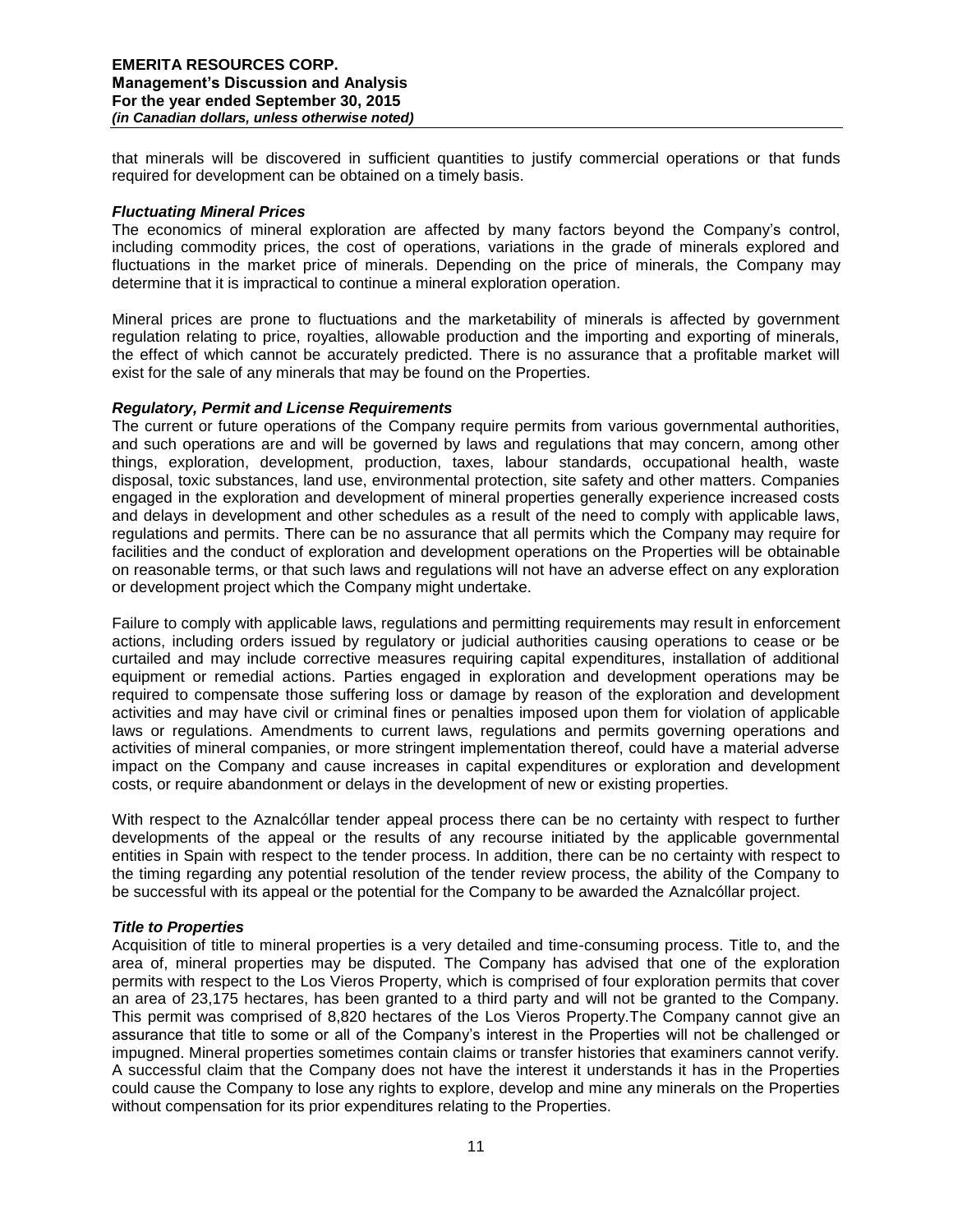# *Competition*

The mineral exploration and development industry is highly competitive. The Company will have to compete with other companies, many of which have greater financial, technical and other resources than the Company, for, among other things, the acquisition of minerals claims, leases and other mineral interests, as well as for the recruitment and retention of qualified employees and other personnel. Failure to compete successfully against other companies could have a material adverse effect on the Company and its prospects.

## *Reliance on Management and Dependence on Key Personnel*

The success of the Company will be largely dependent upon the performance of its directors and officers and the ability to attract and retain key personnel. The loss of the services of these persons may have a material adverse effect on the Company's business and prospects. The Company will compete with numerous other companies for the recruitment and retention of qualified employees and contractors. There is no assurance that the Company can maintain the service of its directors and officers or other qualified personnel required to operate its business. Failure to do so could have a material adverse effect on the Company and its prospects.

## *Environmental Risks*

The Company's exploration and appraisal programs will, in general, be subject to approval by regulatory bodies. Additionally, all phases of the exploration, development and mining business present environmental risks and hazards and are subject to environmental regulation pursuant to a variety of international conventions and national and local laws and regulations. Environmental legislation provides for, among other things, restrictions and prohibitions on spills, releases or emissions of various substances produced in association with exploration, development and mining operations. The legislation also requires that wells and facility sites be operated, maintained, abandoned and reclaimed to the satisfaction of applicable regulatory authorities. Compliance with such legislation can require significant expenditures and a breach may result in the imposition of fines and penalties, some of which may be material. Environmental legislation is evolving in a manner expected to result in stricter standards and enforcement, larger fines and liability and potentially increased capital expenditures and operating costs.

#### *Local Resident Concerns*

Apart from ordinary environmental issues, the exploration, development and mining of the Properties could be subject to resistance from local residents that could either prevent or delay exploration and development of the Properties.

#### *Conflicts of Interest*

Certain of the directors and officers of the Company will be engaged in, and will continue to engage in, other business activities on their own behalf and on behalf of other companies (including mineral resource companies) and, as a result of these and other activities, such directors and officers may become subject to conflicts of interest. The BCBCA provides that in the event that a director has a material interest in a contract or proposed contract or agreement that is material to an Company, the director shall disclose his interest in such contract or agreement and shall refrain from voting on any matter in respect of such contract or agreement, subject to and in accordance with the BCBCA. To the extent that conflicts of interest arise, such conflicts will be resolved in accordance with the provisions of the BCBCA.

# *Foreign Operations*

The Properties are located in Spain. As such, the Company's proposed activities with respect to the Properties will be subject to governmental, political, economic and other uncertainties, including but not limited to expropriation of property without fair compensation, repatriation of earnings, nationalization, currency fluctuations and devaluations, exchange controls and increases in government fees, renegotiation or nullification of existing concessions and contracts, changes in taxation policies, economic sanctions and the other risks arising out of foreign governmental sovereignty over the areas in which the Company's operations will be conducted, as well as risks including loss due to civil strife, acts of war, insurrections and the actions of national labour unions. Future government actions concerning the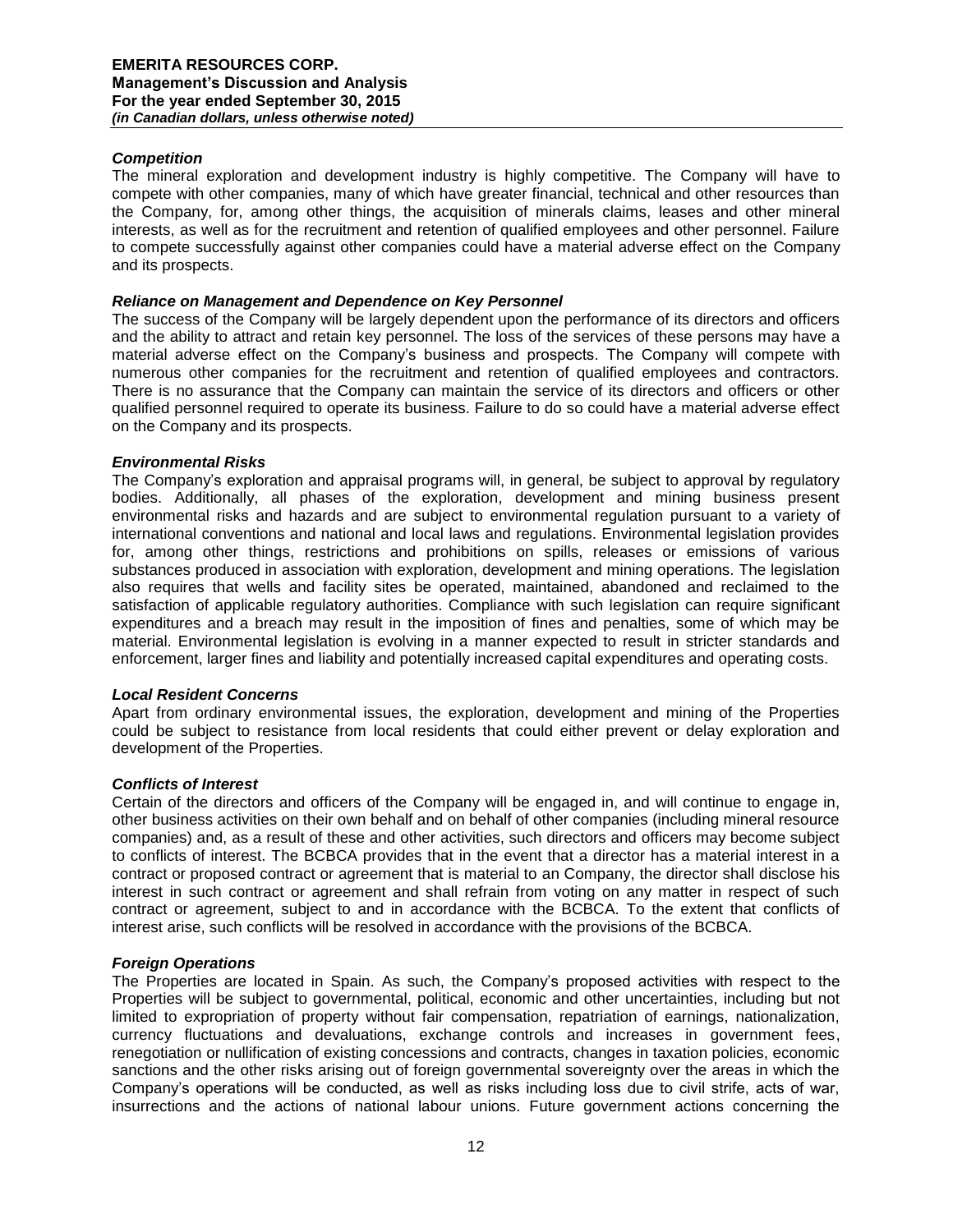economy, taxation, or the operation and regulation of nationally important facilities such as mines, could have a significant effect on the Company. No assurances can be given that the Company's plans and operations will not be adversely affected by future developments in Spain. Any changes in regulations or shifts in political attitudes will be beyond the Company's control and may adversely affect the Company's business.

## *Uninsurable Risks*

Exploration, development and production operations on mineral properties involve numerous risks, including unexpected or unusual geological operating conditions, rock bursts, cave-ins, fires, floods, earthquakes and other environmental occurrences, any of which could result in damage to, or destruction of, equipment and mines, damage to life or property, environmental damage and possible legal liability. Although precautions to minimize risk will be taken, operations are subject to hazards that may result in environmental pollution and consequent liability that could have a material adverse impact on the business, operations and financial performance of the Company. It is not always possible to obtain insurance against all such risks and the Company may decide not to insure against certain risks as a result of high premiums or other reasons. Should such liabilities arise, they could have an adverse impact on the Company's results of operations and financial condition and could cause a decline in the value of the Company shares.

## *Litigation*

The Company and/or its directors or officers may be subject to a variety of civil or other legal proceedings, with or without merit.